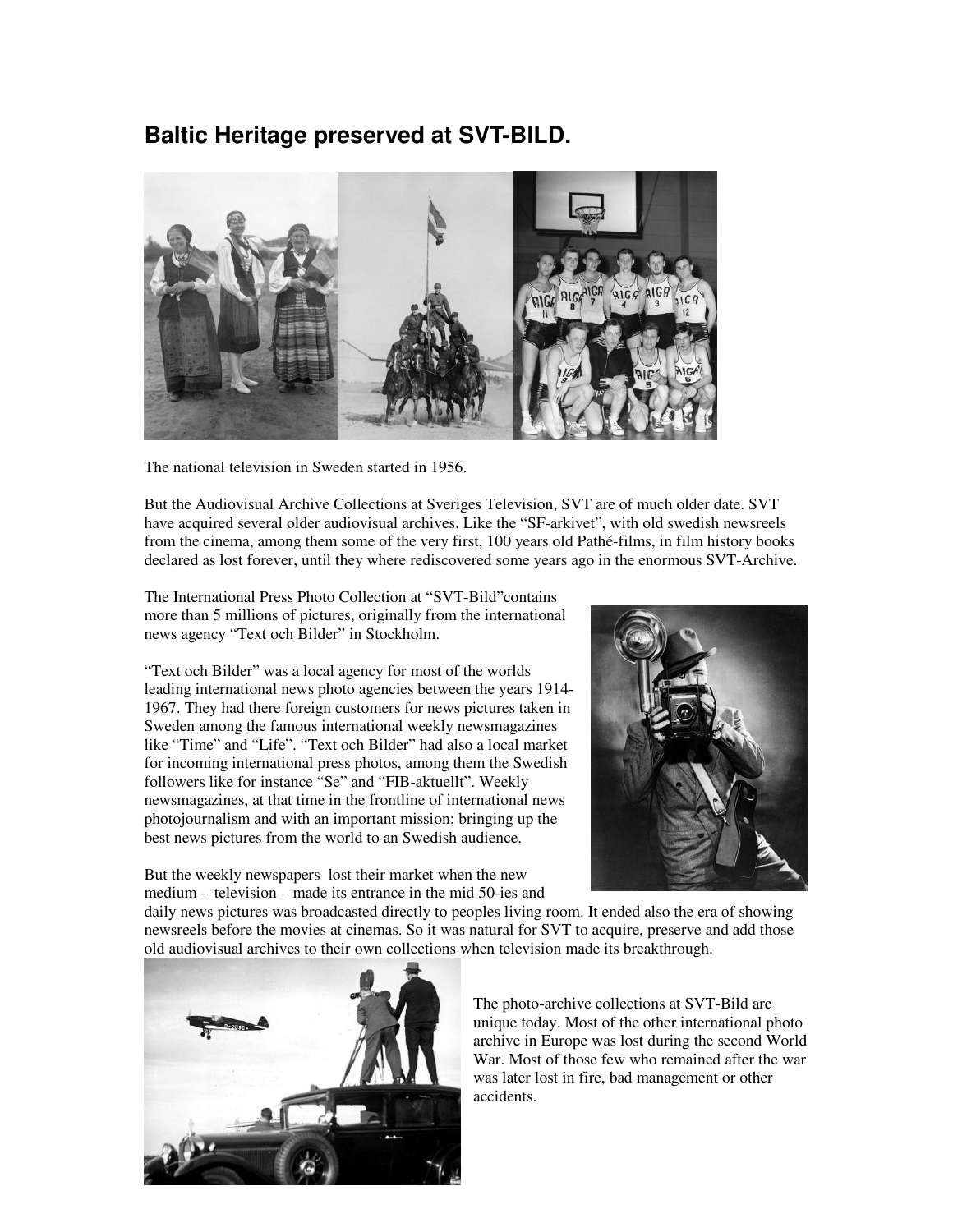When most of the cities in Europe was destroyed by the war was Sweden and "Text och Bilder" luckily kept out of the war and all the damage an occupation army could have caused.

"Text och Bilder" had a very good management. They had a philosophy of keeping one copy of every picture they distributed to their costumers, in their own archive for future use. These pictures was saved with the original text and cataloged in good order.



 Another important thing: Text och Bilder/SVT-Bild has always been and is even today "a living archive," a complete updated collection from 1914 until today, because the century old stock photo collections have new entrances from the daily news production at SVT every day.



So what we have at SVT-Bild today is one of the worlds very few remaining complete picture documentations of the World history during the last century. And it is a great deal of the Baltic heritage that is preserved at SVT. Parts of the old stock photo collections, and all new material are available for customers in digital formats at www.svtbild.se

Contact: svtbild@svt.se

/Lars-Gunnar Bengtsson, SVT MALMÖ board member of BAAC



Market day in Tauragé (Lithuania 193?)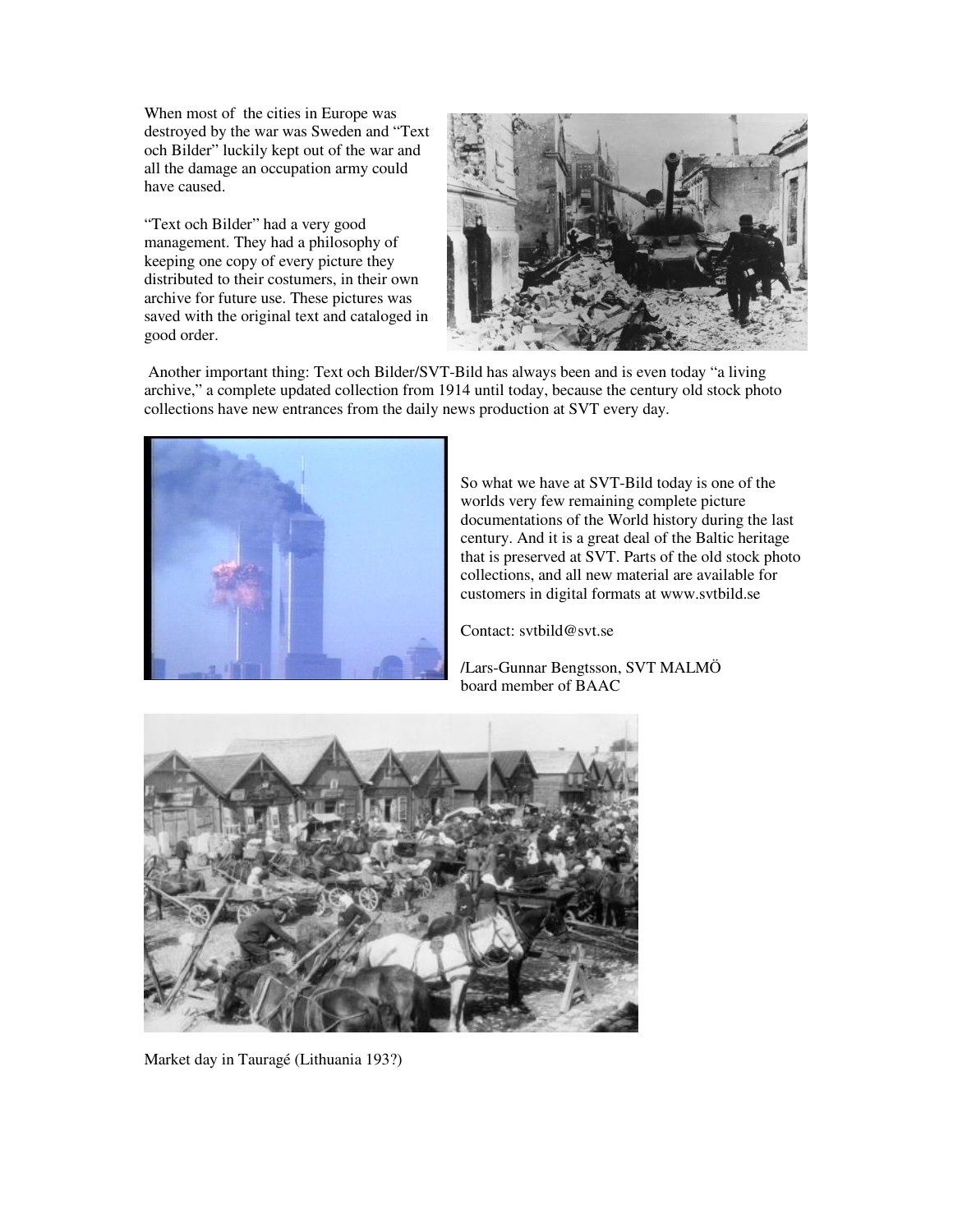

A young couple by the well (Lithuania 193?)



"Bauern im Sanatorium in Kemeri" (farmers at a Sanatorium in Kemeri, Latvia 194?)